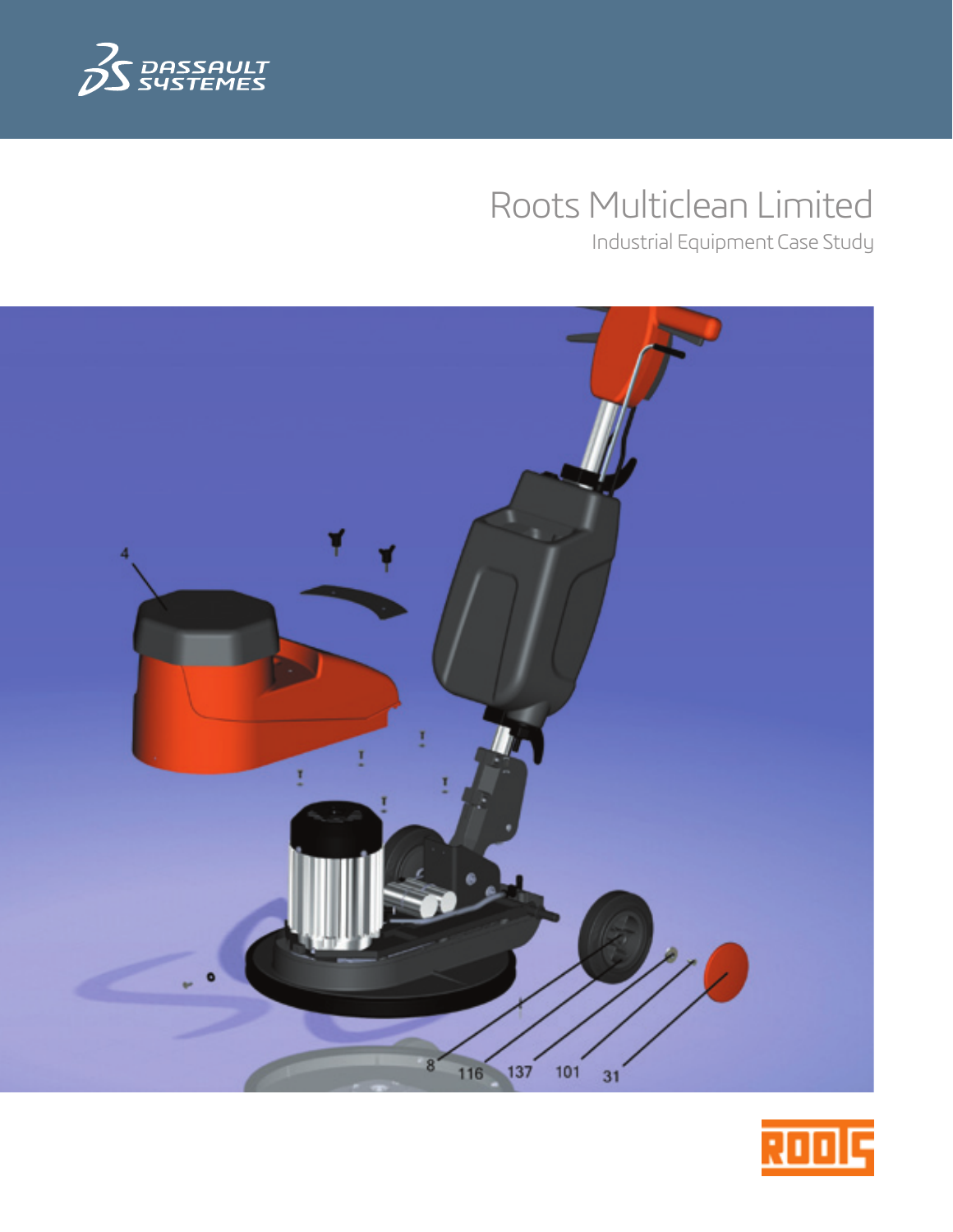# **Challenge**

Indian floor cleaning equipment leader Roots Multiclean Ltd. (RMCL) needed to streamline its documentation process and produce more realistic and clearer documents for its customers and staff.

## **Solution**

Roots Multiclean Ltd. chose Dassault Systèmes' **3D**EXPERIENCE Platform and 3DVIA, the application for 3D Communication.

## **Benefits**

The user experience for customers and RMCL employees has improved significantly now that the company can create realistic documentation using its own up-to-date 3D design data.

# **Clean sweep for documentation with 3DEXPERIENCE Platform**

A homemaker in New Delhi vacuums the living room with her new Supervac lightweight vacuum cleaner. A janitor in Mumbai cleans a classroom with a Wizzard cleaning machine. An industrial cleaner in Bangalore uses the RootsScrub to scrub and dry 5000 square meters of floor space. When Indians turn on a cleaning machine, more often than not, it comes from Roots Multiclean Ltd. (RMCL), the country's leading cleaning equipment manufacturer.

RMCL dominates and retains its market leadership by constantly introducing new products and improving the product range. "Our customer's value quality, reliability and ease of use," said C.M. Vijay Ramesh, vice president Marketing & Exports, Roots Multiclean Limited. "We design machines that are suitable for the Indian user-style, which is why they must be simple to operate and maintain. Consumers expect the machine to function. No hassles, no complications, it simply has to work. For after sales support, customers have at their disposal an extensive service network."

#### **Intuitive and vibrant documentation**

RMCL wanted to improve its documentation process and produce better, simpler documents for its customers and staff. "Our earlier method of creating documents was time consuming," Ramesh said. The company opted for Dassault Systèmes' **3D**EXPERIENCE Platform and 3DVIA for 3D Communication. The application enables RMCL to repurpose its existing 3D design data to rapidly create and update high quality product deliverables. "We brought this activity in house and use our own most recent 3D models for our manuals and marketing materials. We save time this way and if our designs change, we know that our documentation will be up to date as well."

After some brief training with a 3DS partner, RMCL engineers can now create high quality documentation. They capture CAD data from multiple sources, such as SolidWorks for 3D design, and incorporate it in the company's product manuals and catalogs.

"With our previous method, we relied on the use of static photos and drawings and the resolution was not very good," Ramesh said. "Now our illustrations are more vibrant and closer to the real thing. Whether we need to create high-quality raster images, vector line art, or interactive product animations, the resulting materials will be as stunning and as realistic as the original designs."

The user experience for RMCL's marketing and sales team has also improved. Customers have noticed that their instruction manuals are intuitive and easy to understand, and they have let RCML know. "They have expressed their satisfaction," Ramesh said.



*With our previous method, we relied on the use of static photos and drawings and the resolution was not very good. Now with 3DVIA, our illustrations are more vibrant and closer to the real thing.*

**C.M. Vijay Ramesh, Vice president Marketing & Exports Roots Multiclean Ltd.**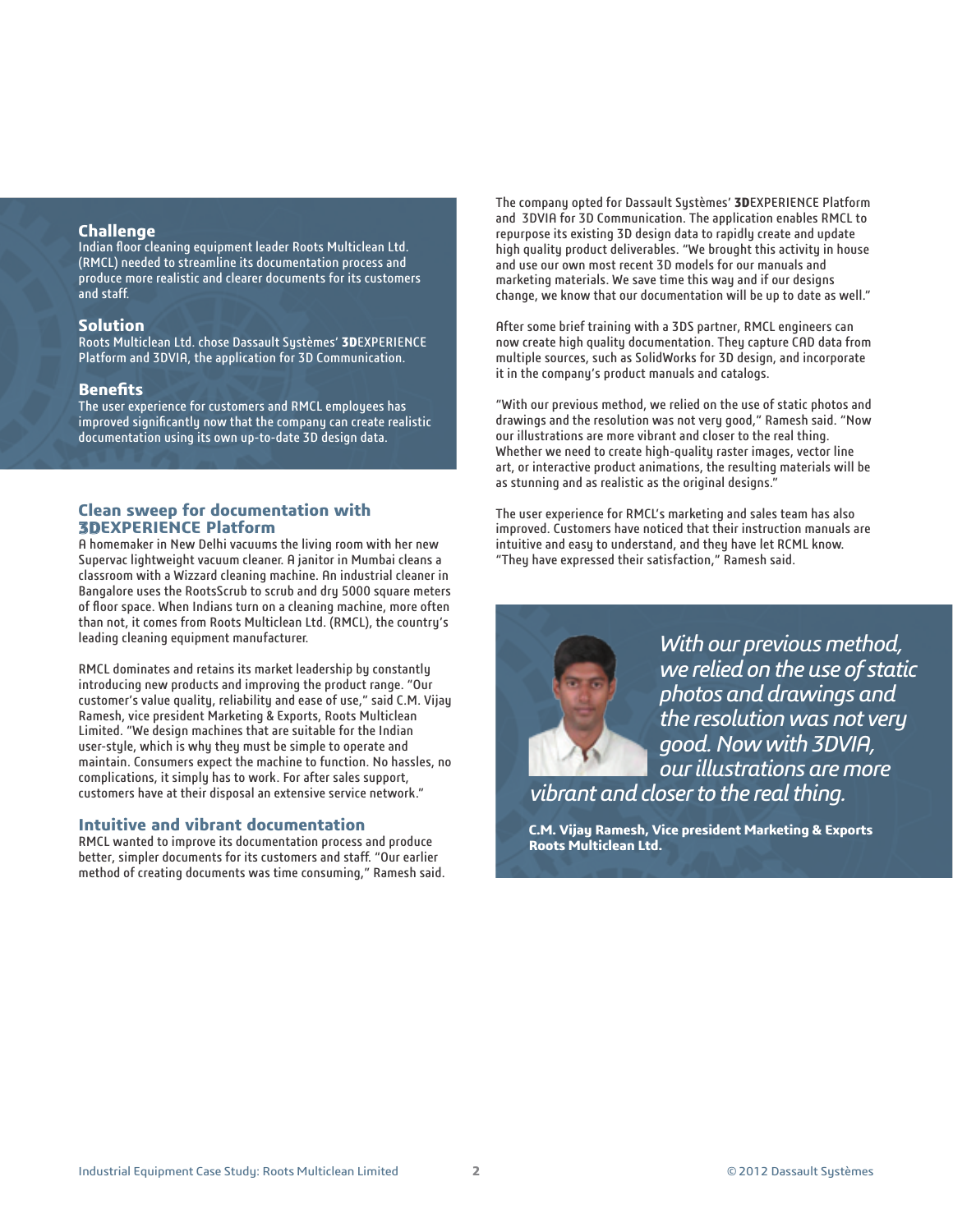

#### **Focus on Roots Multiclean**

Roots Multiclean Ltd. (RMCL) is a joint venture with Hako Werke GmbH., Germany, a globally renowned manufacturer of cleaning equipment. RMCL has state-of-the-art ISO 9001, 14001 & 18001 certified modern factories, producing world-class floor cleaning equipment that includes automatic scrubbers, manual sweepers, vacuum and carpet cleaners, and centralized dust collection systems for professional usage. Its products are built around eco-friendly concepts and comply with international quality and safety norms. RMCL has grown into India's leading cleaning equipment manufacturing and has a significant global market presently exporting to countries such as the UK, USA, Japan, Germany and Australia.

**For more information** www.rmclindia.com

#### **Future uses, new advantages**

With six production lines currently in operation in India, RMCL plans to double its capacity in the near future. This will generate new documentation needs for assembly and disassembly sequence instructions and for training of plant personnel. "Assembling products in our factory should not be an obstacle course because this will invariably create bottlenecks and delay their release on the market," Ramesh said.

"We will soon evolve the way we use 3DVIA. In addition to creating maintenance manuals for our catalogs and sales and marketing documentation, we will extend this technology to our more production-oriented documentation needs. We want all documentation to be as clear and as straightforward as possible," Ramesh said. "With 3DVIA, we can produce documentation that is visual, clear and adapted to any audience. It helps our plant workers produce the best products."